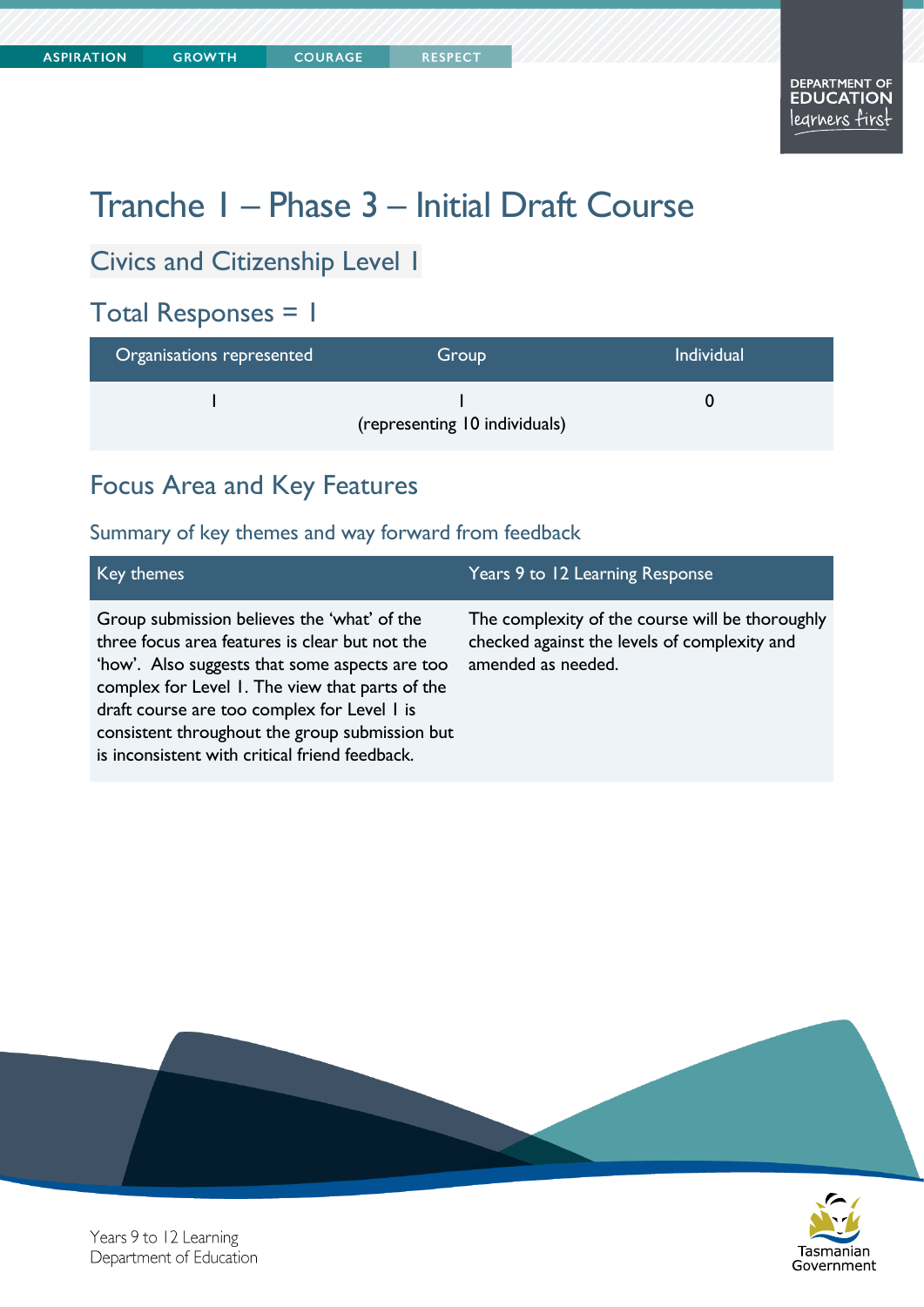#### Course Rationale and Description

Summary of key themes and way forward from feedback

| Key themes                                                                                                                                                                 | Years 9 to 12 Learning Response                                                                                                |
|----------------------------------------------------------------------------------------------------------------------------------------------------------------------------|--------------------------------------------------------------------------------------------------------------------------------|
| The group in the formal submission wonder if<br>the course is too complex for learners at Level<br>I. This view is contrary to the views presented<br>by critical friends. | The course alignment with the Level I degree<br>of complexity will be thoroughly reviewed and<br>the course altered as needed. |

#### Integration of General Capabilities

#### Summary of key themes and way forward from feedback

| Key themes                                                                                                                                                                                                                                                                                                                                                                                             | Years 9 to 12 Learning Response                                                                                                                                                                               |
|--------------------------------------------------------------------------------------------------------------------------------------------------------------------------------------------------------------------------------------------------------------------------------------------------------------------------------------------------------------------------------------------------------|---------------------------------------------------------------------------------------------------------------------------------------------------------------------------------------------------------------|
| Group submission believes that the General<br>Capabilities identified are appropriate and it is<br>clear how they have been embedded.<br>However, it was suggested that the course may<br>be trying to do too much, and a greater<br>emphasis on personal and social capability<br>would be appropriate. Feedback from critical<br>friends suggests that the ambition of the course<br>is appropriate. | Feedback from the group submission will be<br>shared specifically with critical friends for their<br>response and advice. Personal and social<br>capabilities will be more clearly embedded in<br>the course. |

### Pathways

#### Summary of key themes and way forward from feedback

| Key themes                                                                                    | Years 9 to 12 Learning Response                                      |
|-----------------------------------------------------------------------------------------------|----------------------------------------------------------------------|
| Group submission questions the value of<br>modules if all three modules must be<br>completed. | Course is being future proofed for<br>modularisation down the track. |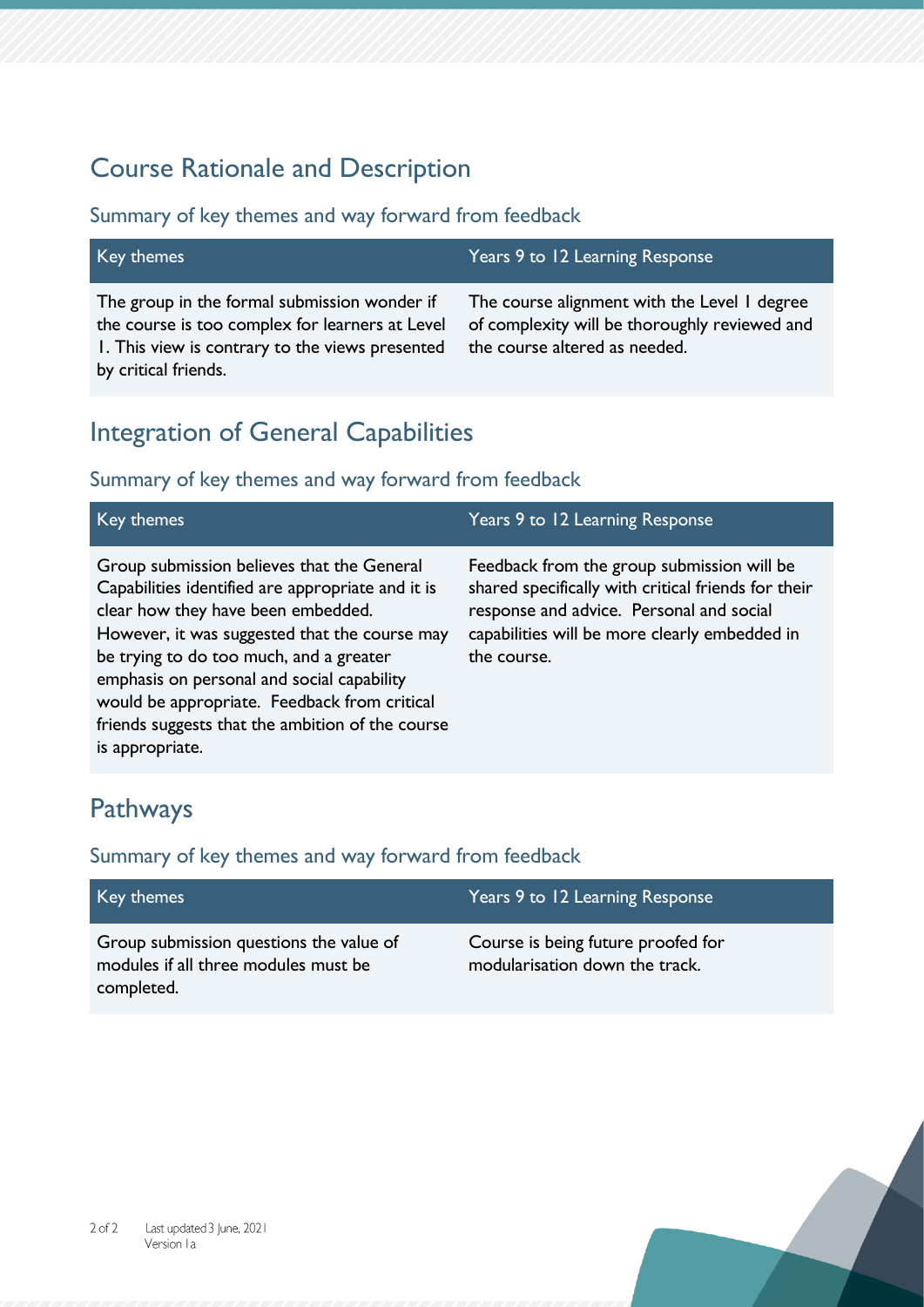#### Course Requirements

Summary of key themes and way forward from feedback

Key themes Years 9 to 12 Learning Response Course Structure, Delivery and Progression

Summary of key themes and way forward from feedback

Key themes Years 9 to 12 Learning Response

### Module Content

Summary of key themes and way forward from feedback

| Key themes                                       | Years 9 to 12 Learning Response              |
|--------------------------------------------------|----------------------------------------------|
| The group submission believes that the Module    | The course alignment with the Level I degree |
| 2 content is too complex for learners at Level 1 | of complexity will be thoroughly checked and |
| and noted that there were a few grammar and      | the course altered as needed. The document   |
| spelling mistakes evident.                       | will be thoroughly edited for Phase 4.       |

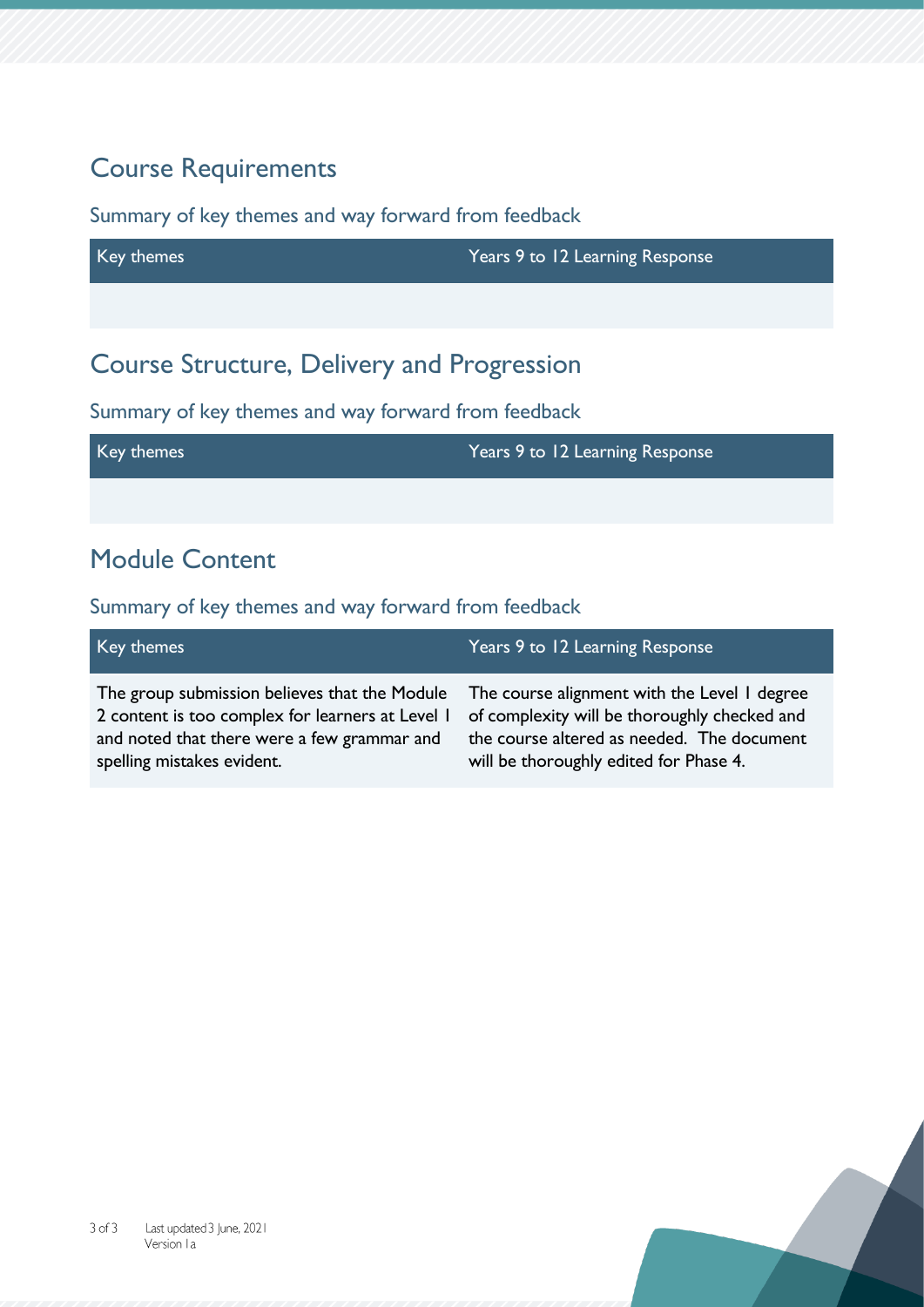#### Criteria and Standards

#### Summary of key themes and way forward from feedback

| Key themes                                                                                                                                                                                                                                                                                           | Years 9 to 12 Learning Response                                                                                                                                                                                                                                                                                                                                                                                        |
|------------------------------------------------------------------------------------------------------------------------------------------------------------------------------------------------------------------------------------------------------------------------------------------------------|------------------------------------------------------------------------------------------------------------------------------------------------------------------------------------------------------------------------------------------------------------------------------------------------------------------------------------------------------------------------------------------------------------------------|
| The group submission believes that the criteria<br>are too complex. It was also noted that<br>Criterion 6 is the only practical criterion when<br>practicality needs to be a big focus in Level 1.<br>(Critical friend feedback suggests that the<br>complexity of the course draft is appropriate.) | The course alignment with the Level 1 degree<br>of complexity will be thoroughly checked and<br>the course altered as needed. All criteria are<br>intended to assess mostly practical activities,<br>with more sophisticated responses required at<br>B and A level than at C level. This will be<br>clarified through the baseline resources<br>provided and made more evident in the course<br>document for Phase 4. |

#### Appendix 1 - Line of Sight

Summary of key themes and way forward from feedback

Key themes Years 9 to 12 Learning Response

#### Appendix 2 – Alignment to Curriculum Frameworks

Summary of key themes and way forward from feedback

Key themes Years 9 to 12 Learning Response